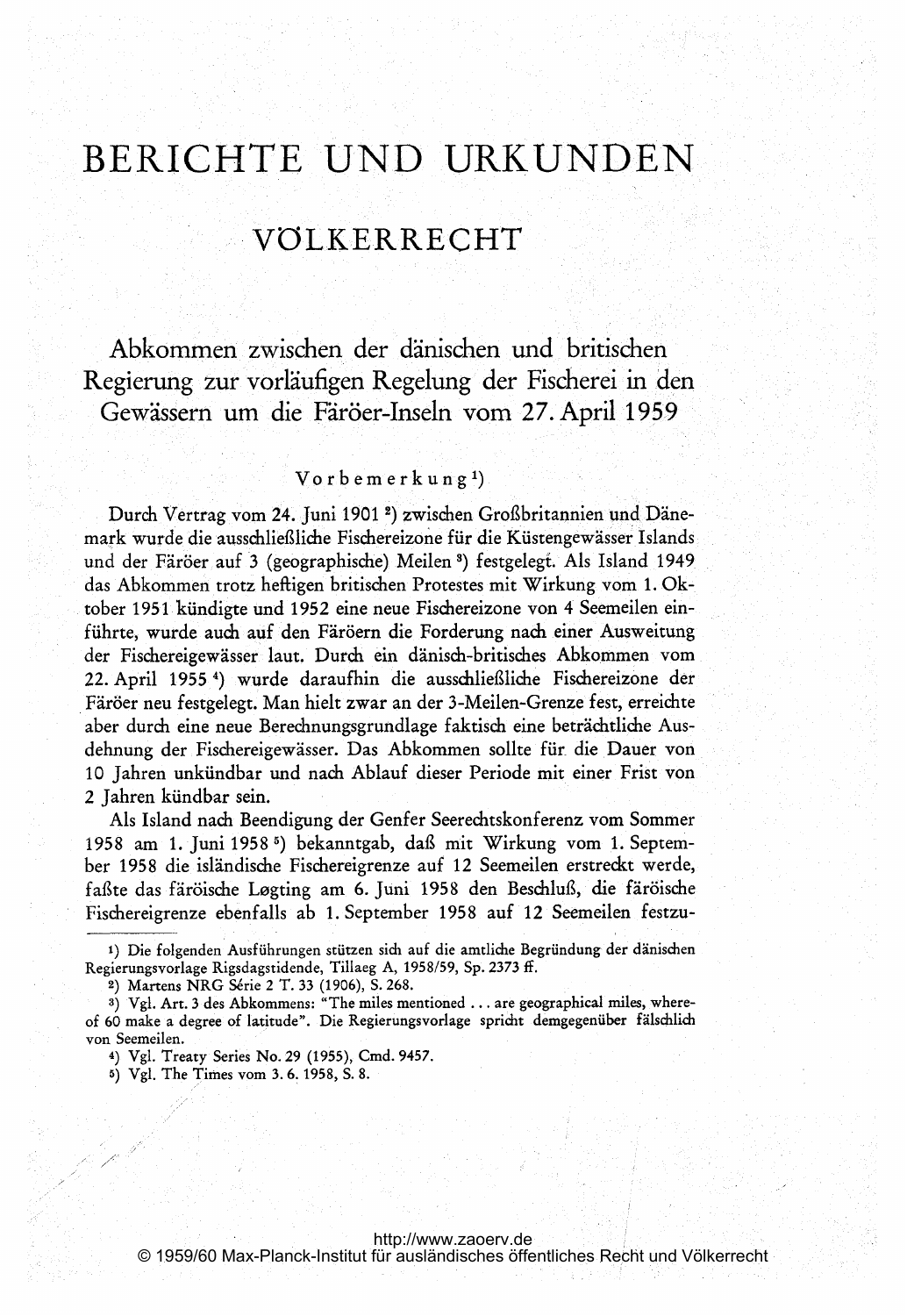setzen. Im Laufe des September 1958 führten dänisch-britische Verhandlungen, die unter Beteiligung eines Vertreters der färöischen Selbstverwaltung stattfanden, zu dem unten abgedruckten, in Form eines Notenwechsels gefaßten Abkommen, wonach die Fischereigrenze grundsätzlich 6 Seemeilen von der Küste entfernt verläuft, während in bestimmten Gebieten innerhalb der 6- und 12-Meilen-Grenze generell jede Fischerei einschlief)lich der dänischen und färöischen beschränkt wird. Dem Abkommen haben das färöische Logting am 24. Februar 1959 und dasldänische Lagting am 19. März 1959 zugestimmt. Die Noten wurden am 27. April 1959 ausgetauscht. Der nachstehend abgedruckte englische Text ist allein authentisch.

Falls es auf der für 1960 in Genf vorgesehenen Seerechtskonferenz zum Abschluß einer allgemeinen Konvention über die Ausdehnung der Territorial- und Küstengewässer kommt, so tritt diese an die Stelle des vorliegenden Abkommens. Andernfalls kann das Abkommen nicht vor Ablauf von drei. Jahren gekündigt werden. Britischerseits ist beabsichtigt, nach dem Muster dieses Abkommens zu entsprechenden Vereinbarungen über die isländischen und grönländischen Gewässer zu gelangen.

Hallier

#### Exchange of Notes

between the Government of the United Kingdom of Great Britain and Northern Ireland and the Government of Denmark modifying the Convention of June 24,, 1901, as later amended, concerning the Regulation of Fishing around the Faroe Islands<sup>6</sup>)

#### No. <sup>1</sup>

The Danish Minister for Foreign Affairs to Her Majesty's Ambassador at Copenhagen

Copenhagen, April 27, 1959.

Sir,

<sup>I</sup> have the honour to refer to. the discussions between representatives of the Government of Denmark and the Government of the United.Kingdom of Great Britain and Northern Ireland relating to the temporary regulation of fishing around the Faroe Islands pending the entry into force of a general Convention regulating the breadth of the territorial sea and fishery limits and have, the honour to make the following proposals:

I. The Government of the United Kingdom shall raise no objection to the exclu-

6) Treaty Series No. <sup>55</sup> (1959), Cmnd. 776.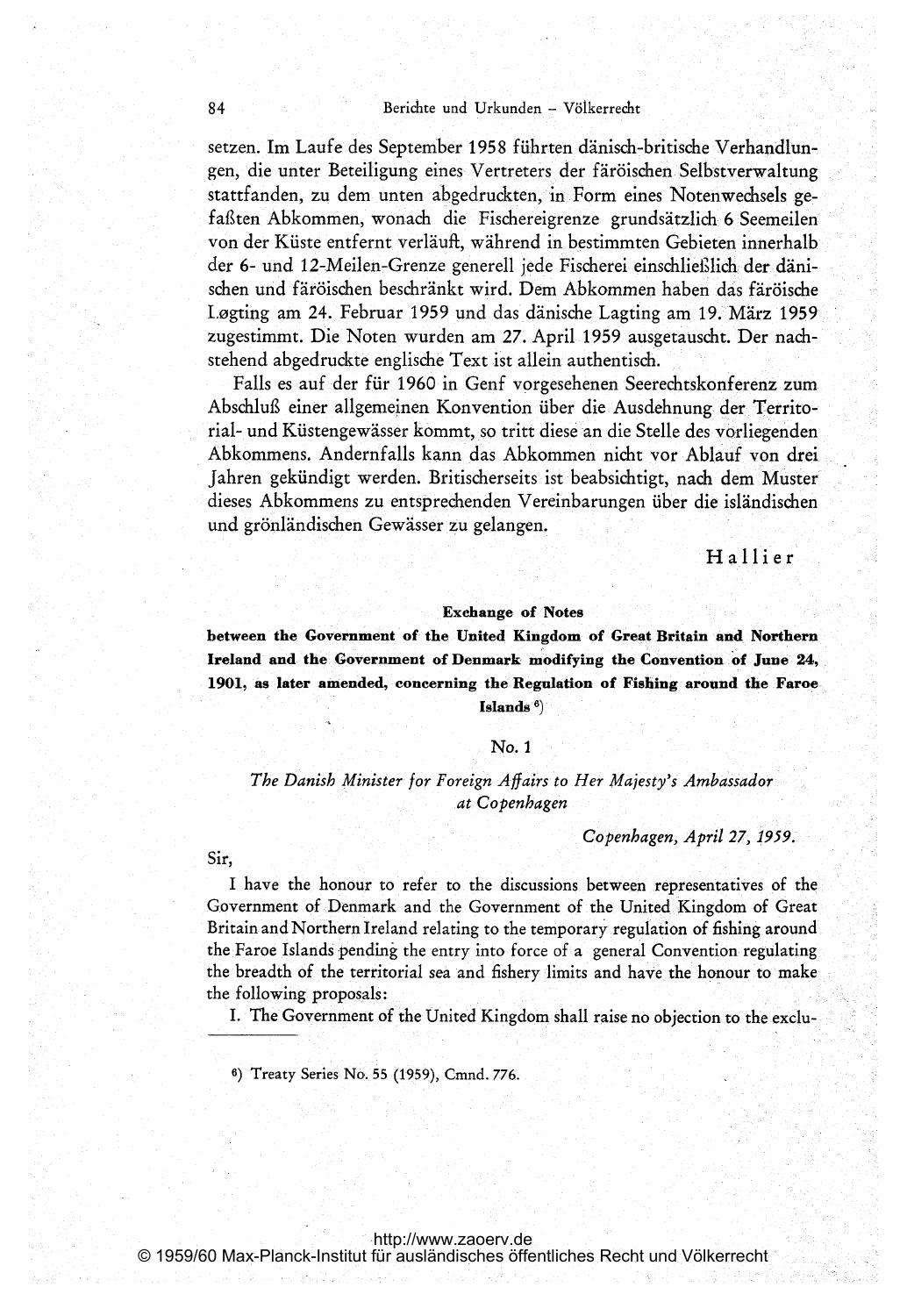

Anlage zum dänisch-britischen Abkommen vom 27. 4. 1959 (aus: Andre selvstaendige forslag Nr. XI, Blad Nr. 279)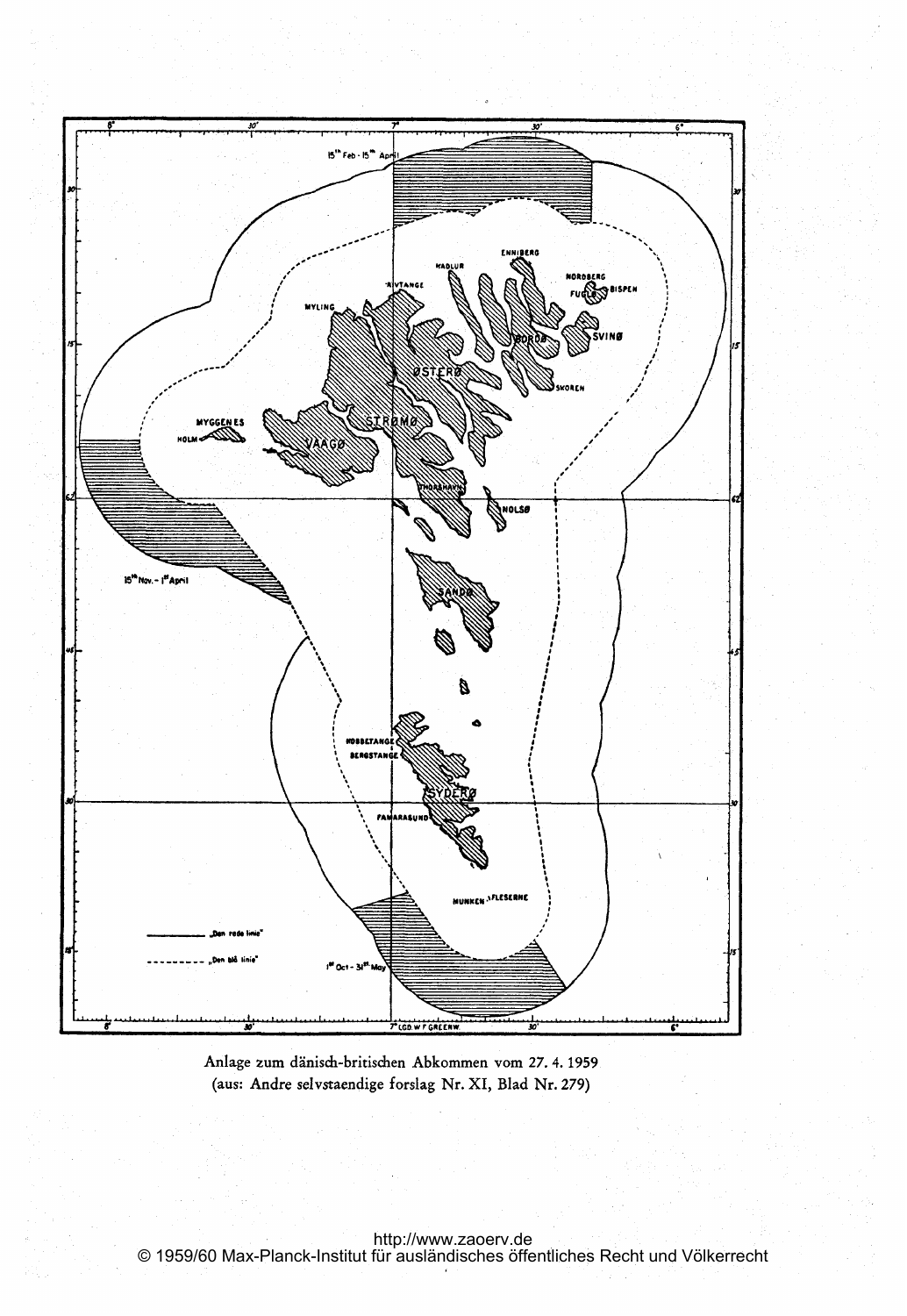sion by the competent Danish or Faroese authorities of vessels registered in the United Kingdom from fishing inthe area between the coast of the Faroe Islands and the blue line shown on the map annexed hereto.

II. Having regard to the fisheries traditionally exercised in waters around the Faroe Islands by vessels registered in the United Kingdom, the Government of Denmark shall raise no objection to such vessels continuing to fish in the area between the blue line mentioned in paragraph <sup>I</sup> and <sup>a</sup> line twelve sea miles from low water mark along the coast of the Faroe Islands drawn as shown by the red dotted line on the map annexed thereto.

III. In view of the exceptional dependence of the Faroese economy on fisheries, in the three areas hatched red on the map annexed hereto, lying within the area. mentioned in paragraph II, fishing by vessels registered in the Faroe Islands or Denmark and vessels registered in the United Kingdom shall be limited to fishing with long line and hand line between the dates specified in sub-paragraphs  $(a)$ ,  $(b)$ and (c) of this paragraph. The areas and dates referred to are:  $-$ 

(a) on the west: the area south-west and south of Myggenaes bounded at the northern end by the broken blue line drawn on a bearing of 270 degrees (True) from Myggenaes lighthouse — annually from the 15th of November to the 1st of April;

(b) on the south: the area south of the island of Syderö bounded at its northern end by the broken blue line on <sup>a</sup> bearing of <sup>253</sup> degrees (True) from Akraberglighthouse, and on the east by the similar line on <sup>a</sup> bearing of 146 degrees (True) from the same lighthouse - annually from the 1st of October to the 31st of May;

(c) on the north: the area bounded on the west by the broken blue line forming the meridian of longitude 7 degrees west of Greenwich, and on the east by the broken blue line drawn due north of the northern point of Nordberg on Fug18 annually from the 15th of February to the 15th of April.

IV. The Danish Government shall accord to fishing vessels registered in the United Kingdom, treatment no less favourable than that accorded to the fishing vessels of any other foreign country.

V. The map annexed hereto shall be an integral part of the present Agreement and shall be deemed to be definitive as regards the lines and areas mentioned in paragraphs I, II and III.

VI. The Governments of Denmark and the United Kingdom shall. arrange for experts to report each year what, if any, measures additional to those currently in force may be necessary for the conservation of the stocks of fish around the Faroe Islands and the two Governments shall consider together any recommendations for, such measures that may be made by the experts.

VII. Nothing in the present Agreement shall be deemed to prejudice the views held by either Government as to the delimitation and limits in international law of territorial waters or of exclusive jurisdiction in fishery matters.

VIII. (a) The present Agreement shall enter into force on this day's date and shall, subject to the provisions of sub-paragraph (b) of this paragraph, remain in